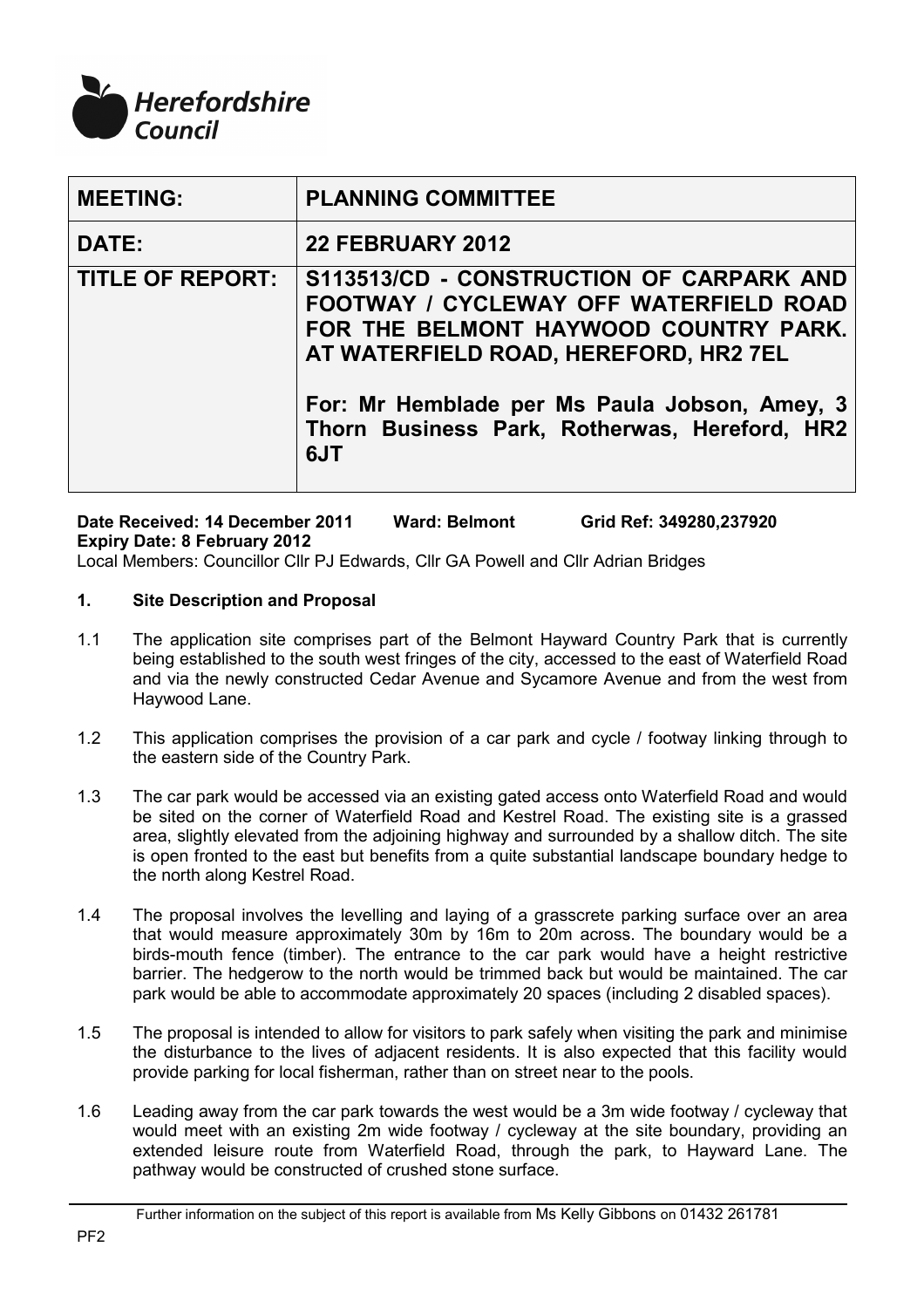1.7 Funding for this project has been secured through the Section 106 agreement relating to the development at Mulberry Close by Persimmon.

# **2. Planning Policies**

2.1 National Planning Guidance

| PPS1  | $\sim$   | Delivering Sustainable Development              |
|-------|----------|-------------------------------------------------|
| PPS9  | $\sim$ . | <b>Biodiversity and Geological Conservation</b> |
| PPG17 | $\sim$   | Planning for Open Space, Sport and Recreation   |

2.2 Herefordshire Unitary Development Plan

| S1               |                          | Sustainable Development                                |
|------------------|--------------------------|--------------------------------------------------------|
| S <sub>2</sub>   | -                        | <b>Development Requirements</b>                        |
| S <sub>8</sub>   |                          | Recreation, sport and tourism                          |
| DR <sub>2</sub>  |                          | Land use and activity                                  |
| DR <sub>3</sub>  |                          | Movement                                               |
| DR <sub>4</sub>  |                          | - Environment                                          |
| T6               |                          | Walking                                                |
| T7               | $\overline{\phantom{a}}$ | Cycling                                                |
| T <sub>16</sub>  |                          | Access for All                                         |
| LA <sub>2</sub>  |                          | Landscape Character                                    |
| LA <sub>5</sub>  |                          | Protection of trees, woodlands and hedgerows           |
| LA <sub>6</sub>  | $\sim$ 10 $\pm$          | Landscaping schemes                                    |
| NC <sub>1</sub>  | $\blacksquare$           | <b>Biodiversity and Development</b>                    |
| N <sub>C</sub> 8 |                          | Habitat Creation, restoration and enhancement          |
| HBA9             | $\sim 100$               | Protection of open areas and green spaces              |
| RST <sub>1</sub> | ÷,                       | Criteria for recreation, sport and tourism development |
| RST <sub>4</sub> | ÷,                       | Safeguarding existing recreational space               |
| RST <sub>5</sub> | $\overline{\phantom{a}}$ | New Open Space                                         |
| RST <sub>6</sub> | $\sim$ $-$               | Countryside access                                     |
| RST7             |                          | Promoted recreational routes                           |

# **3. Planning History**

3.1 DCCW2007/2834/F - Proposed erection of 69 dwellings and delivery of Haywood Country Park – Allowed on appeal March 2008.

# **4. Consultation Summary**

Statutory Consultations

4.1 None

Internal Consultation Responses

4.2 Public Rights of Way comment that the proposal will not affect the Public Right of Way

The Conservation Manager makes the following comments:

4.3 Ecology

Whilst I have no objection in principle to the provision of a cycle path, I have the following comments to make and some concerns about the information that has been submitted with this application: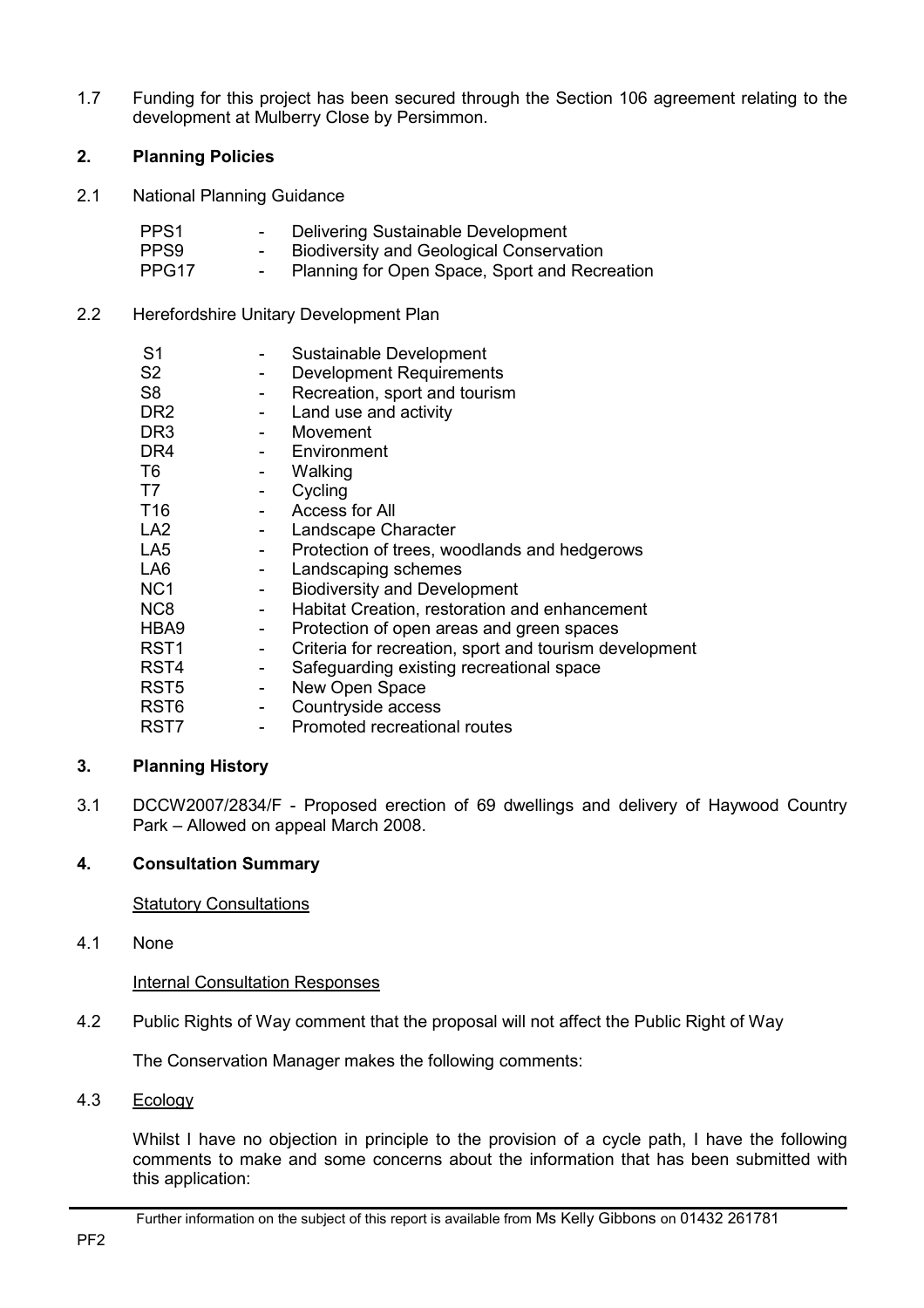The ecological information that has been submitted is very limited. I have since obtained a copy of the ecological assessment by Abyecology dated 05/08/2010 which includes part of the area that is the subject of this application. The grassland would appear to be relatively low quality / course with little botanical interest.

The proposed cycle path lies partially within the Belmont Meadows Local Nature Reserve and a Site of Importance for Nature Conservation – SINC 44 Newton Farm. SINC 45 – Pond North of Newton Farm lies to the north. The cycle path will follow the route of an existing informal footpath, although this will need to be widened and there will be a change to the levels across the route. Local Nature Reserves are designated by Local Authorities partly for their nature conservation interest, but also to provide an element of public access to nature. This proposed cycle path will facilitate this access. The bridge has already been constructed to provide access across to the Belmont Haywood Country Park.

The application asserts that the River Wye is Ramsar site; it is in fact a Special Area of Conservation. There is also no mention of the SINC designation in the submitted information.

No information regarding the restoration of habitats adjacent to the route has been submitted. I would expect an application of this nature that will cross the grassland habitat of a SINC and LNR to include a habitat restoration and enhancement scheme for the working areas that will be disturbed; I recommend that a wildflower seed mix will need to be used for these areas, preferably locally sourced.

I am concerned about the proposed car park and the implications for hedgerow loss. Whilst I can appreciate that some hedgerow management may be required, the car park area should be amended to enable the retention of the hedgerow.

If the hedgerow can be retained and this application is to be approved, I recommend the inclusion of an appropriate non-standard condition.

#### 4.4 Landscape

The site is located on the south west edge of Hereford city. The landscape character type is on the boundary between Urban and Wooded Estatelands, which reflects the suitable location for a country park. The site is identified within the Green Infrastructure Study, as an important corridor and local enhancement zone (ref: HerLSC12 and HerLEZ7). The site fronts Waterfield Road, which has a typical suburban character. Part of the footpath and cyclepath pass through a Site of Importance for Nature Conservation and a Local Nature Reserve.

The car park development and associated infrastructure will result in a loss of green, open space; however it is balanced against the aim of promoting access to the countryside. It will provide a positive link to the development of the Belmont Haywood Country Park, which has been laid out and is currently being finished (as explained in the design and access statement). The proposed grasscrete surface finish and birdsmouth fence are considered suitable for this location, as a transition between urban and rural.

The design and access statement includes that *'some hedging is to be thinned or removed*  within the north east boundary of the proposed car park'. As compensation for this loss, and to enhance the streetscape, new tree planting could be included along the road boundary. A suitable proposal would be for new trees a 10m centres to reflect the street trees on the opposite side of the road, to create an attractive avenue to the edge of the park.

There is no objection to this application.

4.5 The Transportation Manager has no objection to the grant of permission.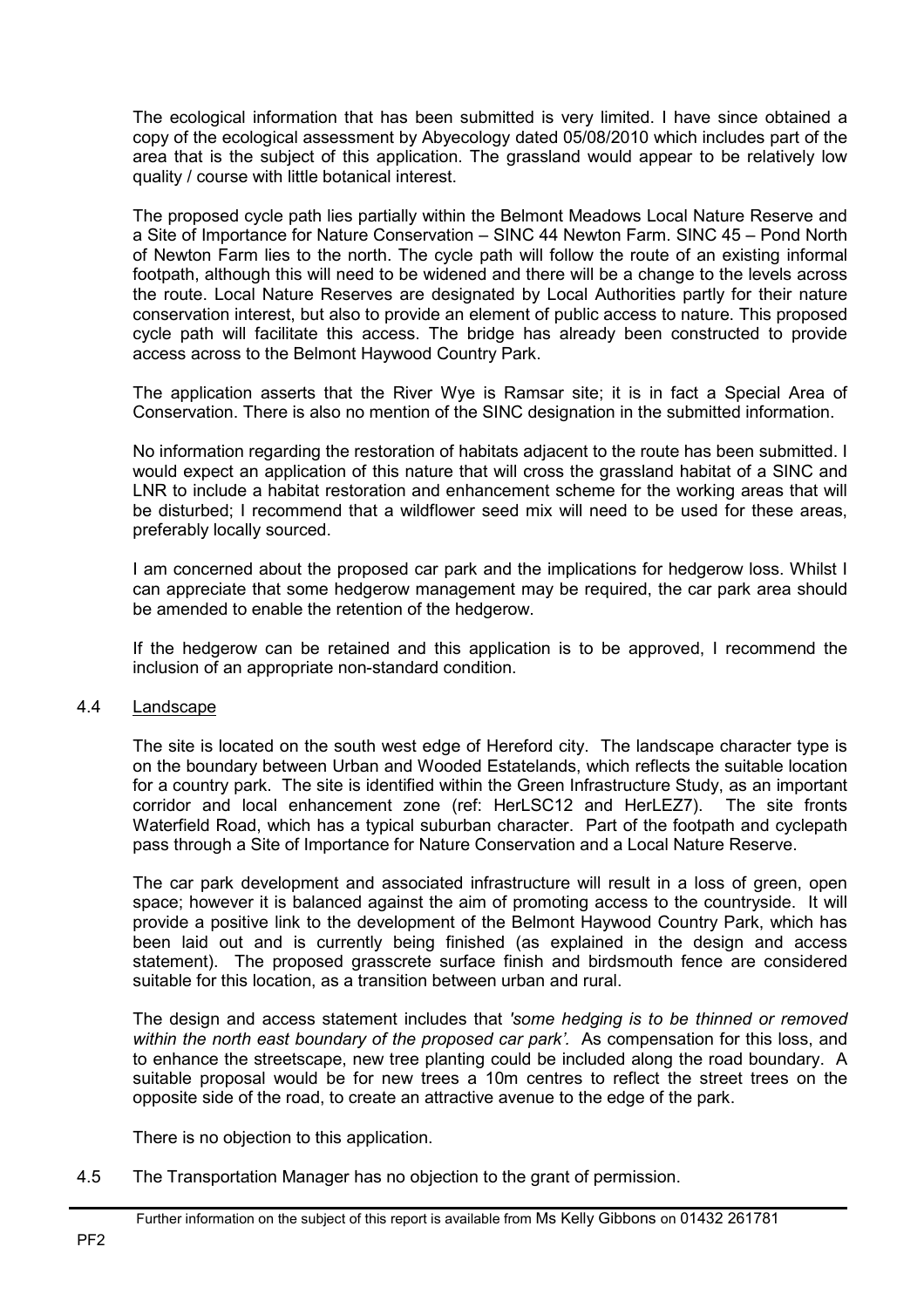### **5. Representations**

5.1 Hereford City Council comments as follows:

We agree with the principle but we would like to make sure that there's adequate lighting and, possibly, a lockable gate for the night time to prevent anti-social behaviour.

5.2 The Ramblers Association comment as follows:

Footpath HER50 passes through this proposed car park. We are concerned for the safety of pedestrians (probably young) who might have to pass through a melee of parking cars. There needs to be a means of separating the footpath from the traffic.

- 5.3 The Open Spaces Society comments are summarised as follows:
	- Concerns raised about walking of dogs in park (Fouling etc)
	- How is the car park going to be policed? Will parking be limited to a certain time and no overnight parking?
	- There should be a legal diversion of the Footpath (No 50)
	- Provision of Cycle stands may be appropriate
	- Concern about chicane gate and how cyclists would negotiate this?
- 5.4 Letters of representation raising objection or concern have been received from the following:

Mr G Brawley, 8 Kestrel Road Mr P Lisseman, 5 Kestrel Road Mr R Green, 3 Kestrel Road Mr M Gilleland, 35 Muir Close Ms N Lynch, 6 Argyll Rise

- 5.5 These letters of representation raise the following issues:
	- The car park may attract anti social behaviour such as late night gatherings / drinking / vandalism and noise in addition to the problems that already occur at the ball park;
	- If the car park is not lit, this may attract anti-social behaviour?
	- Can the car park be locked overnight?
	- Is there a need for this car park when there is on street parking available?
	- Is it realistic that fisherman would walk from this car park to the pools? What is happening with the suggested car park of Hayward Lane?
	- Local residents expressed concern about a car ark in this location and desire for the siting of this car park at the Haywood Lane side during the consultation meeting last year.
	- The land is designated as safeguarded open space in the UDP (RST4) so how can a car park be built on this?
	- The car park will have an adverse impact or loss of the natural environment;
	- The car park will encourage the use of the motor vehicle
	- The proposal includes the loss of the hedgerow;
	- The amenities of nearby residents would be harmed, including their setting and views;
	- The PROW would be obstructed by parked cars
- 5.6 A petition asking the question 'is this car park in the wrong place?' has been circulated and has attracted 44 names / responses, all answering yes to this question.
- 5.7 The consultation responses can be viewed on the Council's website by using the following link:- www.herefordshire.gov.uk/housing/planning/58286.aspx?ID=113513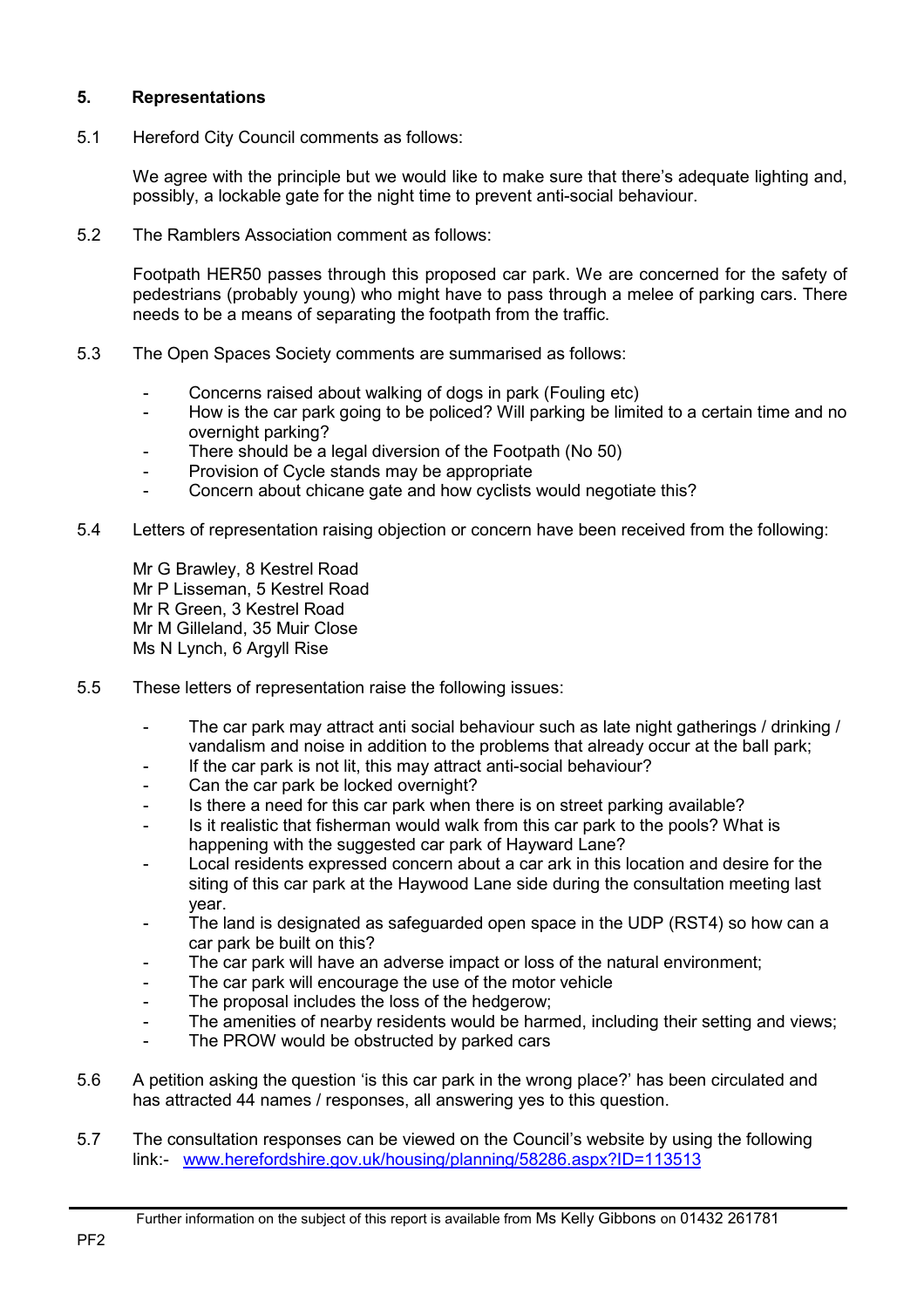Internet access is available at the Council's Customer Service Centres: www.herefordshire.gov.uk/community\_and\_living/consumer\_advice/41840.asp

### **6. Officer's Appraisal**

- 6.1 The Belmont Haywood Country Park was identified by policy RST5 of the Herefordshire Unitary Development Plan as a new recreational, amenity and open space facility to provide additional countryside access and recreational facility in an urban fringe location to the south west of Hereford. This has been brought to fruition through the recent delivery of a housing development off Mulberry Close. The 'Transport and Highways contribution' of £216,528.00 within the section 106 associated with the Mulberry Close development explicitly makes provision (amongst other priorities) for infrastructure and car parking area (including signage) to serve the Country Park. The need for this has been identified following the application and appeal process and the concern about indiscriminate parking on the highway around the development site and park. The chosen site could be easily signed and found by visitors that may be coming to use the facility by car.
- 6.2 The application site lies adjacent to the land allocated for the Country Park and is allocated in the Herefordshire Unitary Development Plan under policy RST4 as land that is safeguarded existing recreational open space. The proposed car park and pathway will provide a connection and link to the developing Country Park.
- 6.3 RST4 seeks to protect public and private open spaces with recreational value, but is permissive for development on such areas that complement the main uses of the open space. It is considered that the provision of this small car park area and footway / cycleway are clearly associated with the wider open space provision. The loss of this small area of land has been balanced against the aim of promoting the access to the wider open space amenity area and is considered to be acceptable. As such the proposed development would comply with the requirements of this policy.
- 6.4 The physical works required by the development have been kept to a minimum, with the use of grasscrete and birdsmouth fencing to the car park and crushed stone to the pathway being low key and appropriate for the type of development in this location and the transition between urban and rural. The retention of the hedgerow to the northern boundary has now been confirmed and a condition requiring its retention and details of future maintenance or works is recommended. The retention of the hedge is also considered important to offer a buffer between the proposed car park and those residents in Kestrel Walk that would otherwise overlook the car park. As this hedge is now being retained, the replacement planting requested by the Landscape Officer is not considered necessary. Therefore the proposed works are considered to comply with the requirements of policies LA2 and LA6 of the Herefordshire Unitary Development Plan.
- 6.5 One of the key concerns raised by local residents focuses on the potential that the car park would have to attract and possibly exacerbate anti-social behaviour in the area. Letters of representation indicate that there is already anti-social behaviour that occurs on a regular basis at the ball court that lies to the south of the proposed car park and they are concerned that by providing a parking area this may attract further problems and gatherings in this location that will cause disruption and disturbance to local residents.
- 6.6 The site is very open, is overlooked by dwellings and in a fairly prominent position. Following these concerns being raise it has been agreed with the applicant that a double head street light would be installed providing a well lit area which would hopefully deter anti social activity. The applicants have also been approached with regard to providing a locked gate that would prevent overnight use of the car park. The cost implications of undertaking this are quite significant and the Parks and Countryside department are unable to commit to this on the basis that the car park 'may' cause a problem. It has been suggested that a community led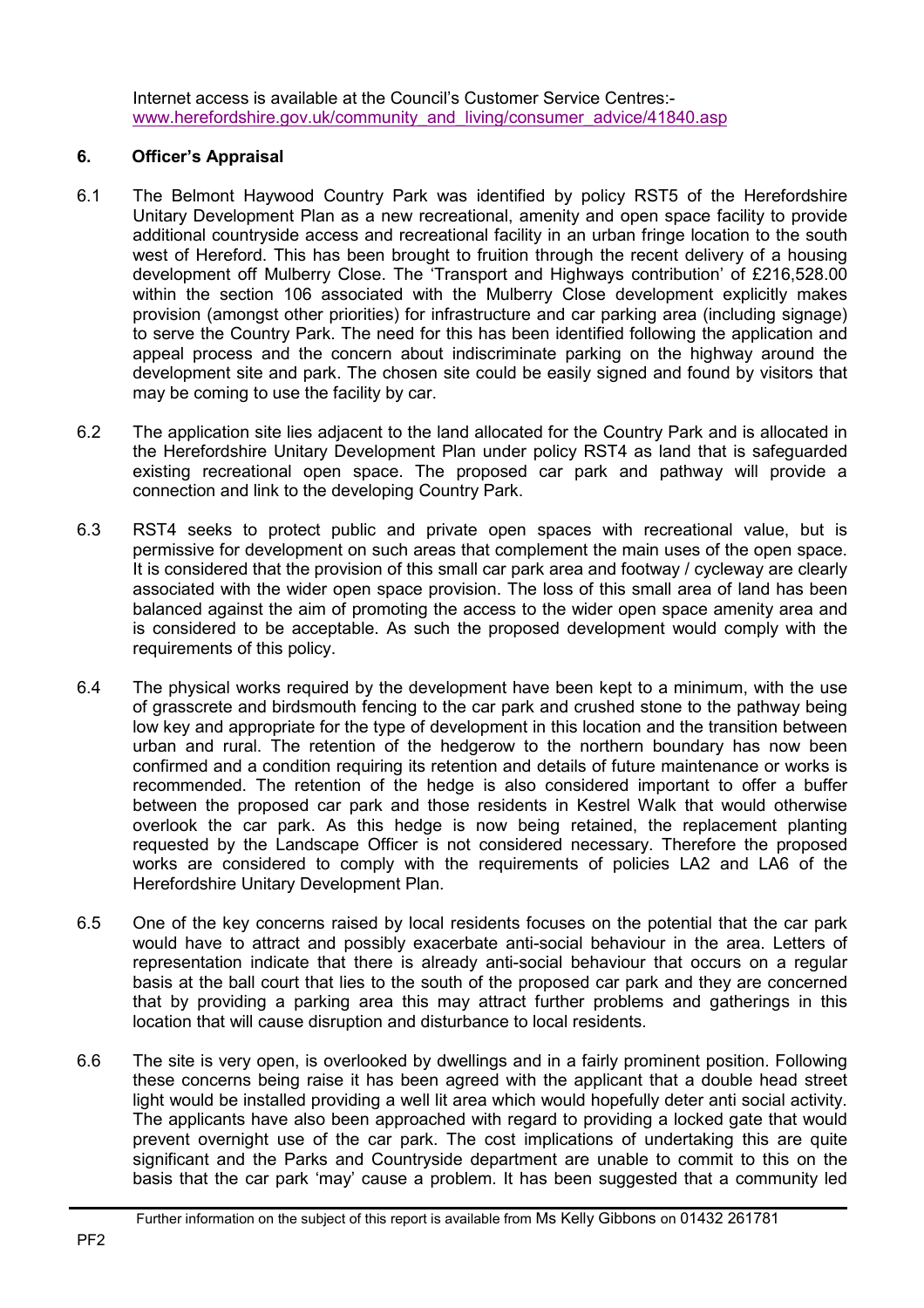scheme to provide persons who would be willing to commit to locking and unlocking a gate could be a solution and this is being explored further. Nonetheless, the proposal in its current form is considered to be acceptable, and a refusal of the grounds of a potential problem could not be substantiated.

- 6.7 Local residents concerns have been noted by the Parks and Countryside Manager and Ward Members and contact has been made with the Local Policing Team on these matters and the existing problems that are ongoing.
- 6.8 The potential impact of the development has been considered in relation to the amenities of local residents and it is considered that the development itself, and use as a car park would not harm the amenities that are enjoyed by local residents. Any anti-social behaviour or disturbance can / should be dealt with by the appropriate authorities. The provision of this car park will provide a facility for use by the wider community and help prevent indiscriminate parking on the highway by those visiting the Country Park. Having regard to the above the proposals are considered to comply with policy DR2 of the Herefordshire Unitary Development Plan.
- 6.9 Local residents also raise the question and query the necessity for this proposal query why a car park cannot be sited to the Haywood Lane as was raised during a public meeting last year. The possibility of a car park off Haywood Lane is also being explored by the relevant officers but does not form part of this application.
- 6.10 The application site is crossed by a Public Right of Way. At present this does not follow the legal line. The current application does not show any definition or protection of this legal line, (which actually passes through dwellings on the other side of the Waterfield Road). Representations have raised concern about the potential for conflict with cars and pedestrian on this Public Right of Way. The applicants' agents are currently looking at ways to address this matter and the outcome of this will be reported at Planning Committee. Likewise, the type of chicane gate that is proposed is also being reconsidered following concerns being raised by the Open Spaces Society.
- 6.11 The proposed access to the site off Waterfield Road would not cause any concern from a Highway Safety perspective. The existing lighting column would be re-sited behind the visibility splay. The footpath along Kestrel Road would be continued to this access, improving pedestrian access onto the site. As such the proposal would comply with policy DR3 of the Herefordshire Unitary Development Plan.
- 6.12 Having regard to the above the proposal is considered to comply with the requirements of the Herefordshire Unitary Development Plan and will provide a facility that will encourage access to this Country Park and help to prevent indiscriminate parking on the highway that may be to the detriment of highway safety and the amenities of local residents.

# **RECOMMENDATION**

**That planning permission be granted subject to the following conditions:** 

- **1. A01 Time limit for commencement (full permission)**
- **2. B01 Development in accordance with the approved plans**
- **3. Prior to commencement of development, a full working method statement and habitat restoration and enhancement scheme shall be submitted for approval in writing by the local planning authority. The Plan shall include timing of the works and details of storage of materials and shall be implemented as approved.**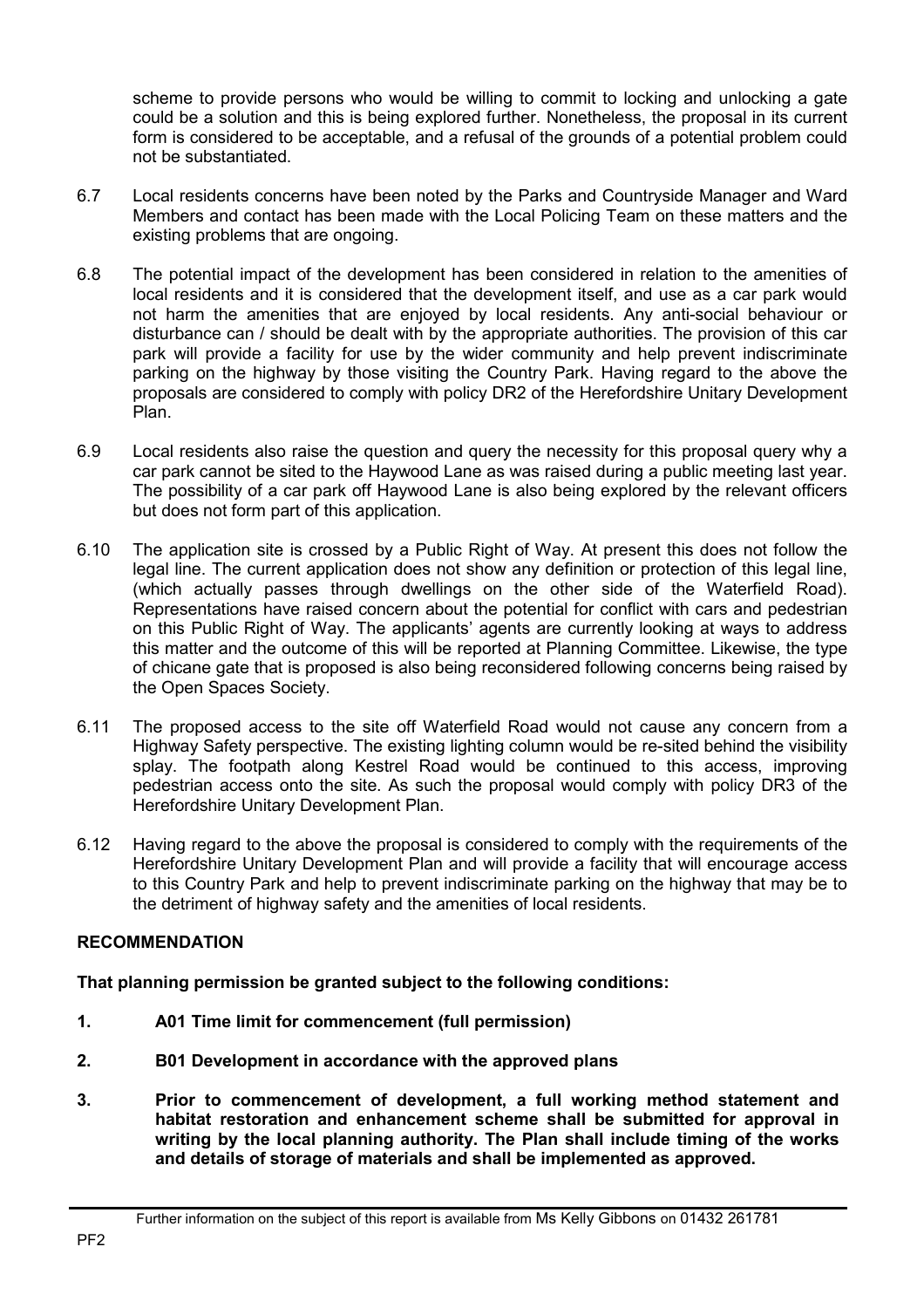**Reasons: To ensure that all species and sites are protected having regard to the Wildlife and Countryside Act 1981 (as amended), the Conservation of Habitats and Species Regulations 2010 and Policies NC1, NC4, NC6 and NC7 of Herefordshire's Unitary Development Plan.** 

**To comply with policies NC8 and NC9 within Herefordshire's Unitary Development Plan in relation to Nature Conservation and Biodiversity and to meet the requirements of PPS9 Biodiversity and Geological Conservation and the NERC Act 2006** 

**4. The existing trees and hedgerow to the northern boundary of the site shall not be removed, destroyed or felled without the prior approval in writing of the Local Planning Authority. Prior to any maintenance or works being undertaken to the trees or hedge a detailed method / maintenance scheme shall be submitted to and approved in writing by the local planning authority. Works shall be carried out in accordance with the approved details.** 

> **Reason: To safeguard the amenity of the areas and to protect the amenities of local residents in accordance with policies DR2 and LA2 of the UDP.**

Decision: .............................................................................................................................................. Notes: .................................................................................................................................................. ..............................................................................................................................................................

# **Background Papers**

Internal departmental consultation replies.